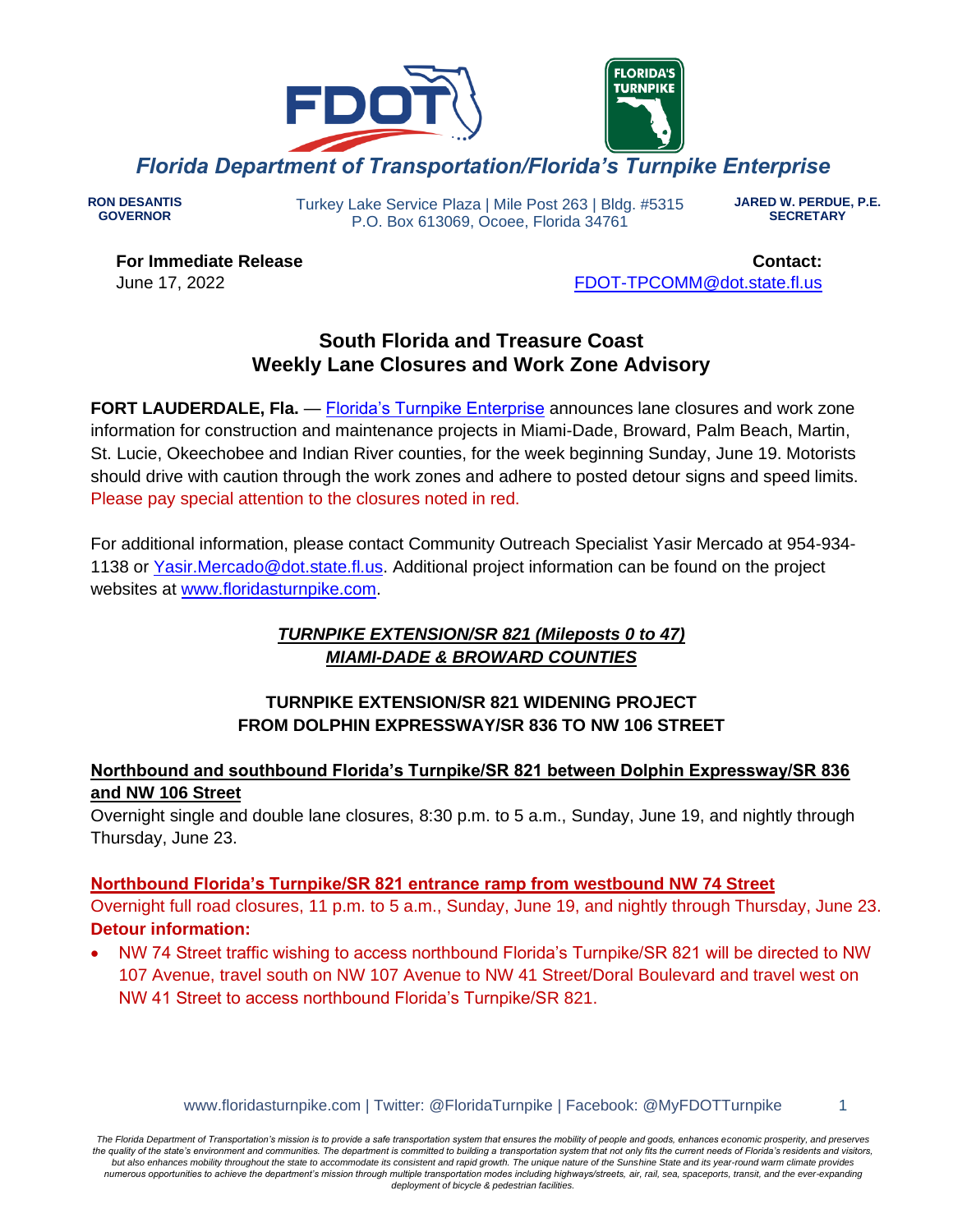#### **Eastbound and westbound NW 12 Street between Telemundo Way and NW 114 Avenue**

Overnight single lane closures, 10 p.m. to 5:30 a.m., Sunday, June 19, and nightly through Thursday, June 23.

#### **Eastbound NW 12 Street between Telemundo Way and NW 114 Avenue**

Overnight full road closures, 11 p.m. to 5 a.m., Sunday, June 19, and nightly through Thursday, June 23. **Detour information:**

• Eastbound NW 12 Street traffic wishing to continue east will be directed to NW 127 Avenue, travel north on NW 127 Avenue to NW 25 Street, travel east on NW 25 Street to NW 107 Avenue and travel south on NW 107 Avenue to access NW 12 Street.

#### **Eastbound and westbound NW 41 Street under Florida's Turnpike/SR 821**

Daytime single lane closures, 10:30 a.m. to 3 p.m., Monday, June 20, and daily through Friday, June 24.

#### **Eastbound and westbound NW 41 Street underneath Florida's Turnpike/SR 821**

Overnight full road closures, 11 p.m. to 5 a.m., Sunday, June 19, and nightly through Thursday, June 23. **Detour information:**

- Eastbound NW 41 Street traffic wishing to continue east will be directed to NW 122 Avenue, travel north on NW 122 Avenue to NW 58 Street, travel east on NW 58 Street to NW 107 Avenue and travel south on NW 107 Avenue to access NW 41 Street.
- Westbound NW 41 Street traffic wishing to continue west will be directed to NW 107 Avenue, travel north on NW 107 Avenue to NW 58 Street, travel west on NW 58 Street to NW 122 Avenue and travel south on NW 122 Avenue to access NW 41 Street.

#### **Eastbound and westbound Dolphin Expressway/SR 836 under Florida's Turnpike/SR 821**

Overnight single lane closures, 8:30 p.m. to 5:30 a.m., Sunday, June 19, and nightly through Thursday, June 23. A second lane on eastbound Dolphin Expressway may close at 12 a.m. Daytime single lane closures, 10:30 a.m. to 3 p.m., Monday, June 20, and daily through Friday, June 24.

#### **Westbound Dolphin Expressway/SR 836 at northbound NW 107 Avenue/SR 985**

Overnight full road closures, 11 p.m. to 5 a.m., Sunday, June 19, and nightly through Thursday, June 23. **Detour information:**

- Westbound Dolphin Expressway/SR 836 traffic wishing to access SW 137 Avenue will be directed to exit at NW 107 Avenue, travel north on NW 107 Avenue to NW 12 Street and travel west on NW 12 Street to access NW 137 Avenue.
- Westbound Dolphin Expressway/SR 836 traffic wishing to access northbound and southbound Florida's Turnpike/SR 821 will be directed to exit at northbound NW 107 Avenue/SR 985, travel north on NW 107 Avenue to NW 12 Street and travel west on NW 12 Street to access northbound and southbound Florida's Turnpike.

**PROJECT DESCRIPTION:** Florida's Turnpike/SR 821 is being widened from six-eight lanes to 10 lanes between Dolphin Expressway/SR 836 and NW 106 Street. The project entails converting NW 117 Avenue, between NW 34 Street and NW 41 Street, into a northbound Turnpike entrance ramp and a slip ramp for local traffic continuing to NW 117 Avenue, north of NW 41 Street. Work consists of interchange improvements at SR 836 and NW 12 Street including the construction of three new

www.floridasturnpike.com | Twitter: @FloridaTurnpike | Facebook: @MyFDOTTurnpike 2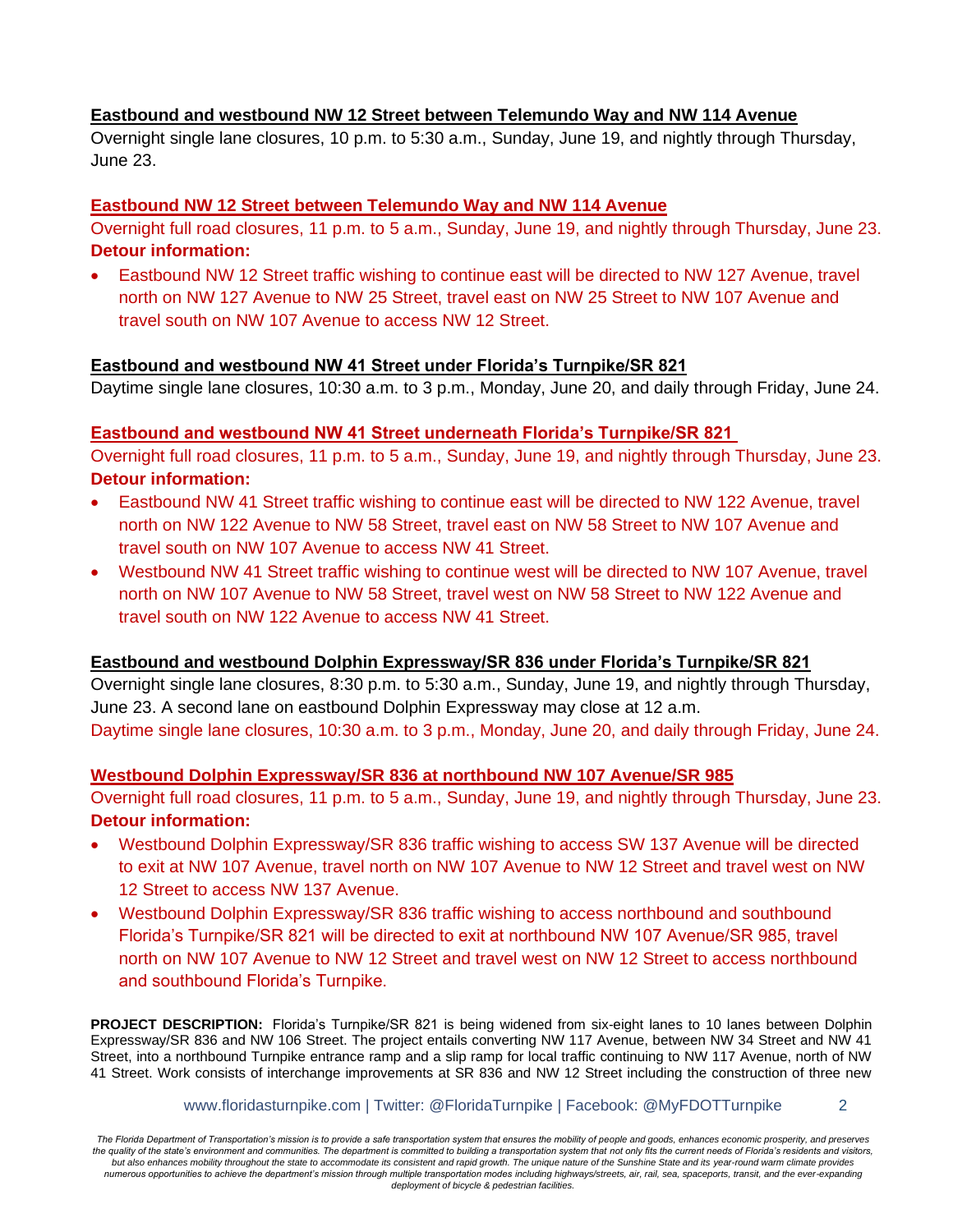ramps, and intersection improvements at NW 12 Street, NW 41 Street and NW 74 Street. Florida's Turnpike bridges over SR 836/NW 12 Street, NW 25 Street, NW 41 Street, NW 58 Street, and the NW 74 Street Canal will be widened. Work also includes constructing sound walls along qualifying residential areas, milling and resurfacing, guardrail and fencing, drainage, signage, and lighting improvements. Construction will continue through early 2025. Approximate cost: \$245 million.

## **TURNPIKE EXTENSION/SR 821 WIDENING PROJECT FROM NW 106 STREET TO INTERSTATE 75 (I-75)**

#### **Northbound and southbound Florida's Turnpike/SR 821 between NW 106 Street and I-75**

Overnight single and double lane closures, 10 p.m. to 6 a.m., Sunday, June 19, and nightly through Thursday, June 23.

# **Eastbound and westbound Okeechobee Road/US 27 between NW 138 Street and NW 118 Avenue**

Overnight single and double lane closures, 10 p.m. to 6 a.m., Sunday, June 19, and nightly through Thursday, June 23.

#### **Eastbound and westbound Frontage Road between NW 138 Street and NW 107 Avenue**

Overnight flagging operations, 9 p.m. to 6 a.m., Sunday, June 19, and nightly through Thursday, June 23. *\* Please note, access to businesses will be maintained throughout these operations.*

**PROJECT DESCRIPTION:** Florida's Turnpike/SR 821 is being widened to 10 lanes between NW 106 Street and I-75. The project entails constructing a new eastbound Okeechobee Road to southbound Florida's Turnpike entrance ramp and a new northbound Florida's Turnpike exit ramp to eastbound Okeechobee Road, as well as an additional lane in each direction on Okeechobee Road between west of the Turnpike and NW 107 Avenue. Work also consists of constructing a new diverging diamond interchange at Florida's Turnpike and NW 170 Street. Resurfacing, guardrail and fencing, lane striping, stormwater drainage, signage and lighting improvements will also be performed as part of this project. Construction will continue through late 2025. Approximate cost: \$370 million.

# *SOUTHERN TURNPIKE MAINLINE/SR 91 (Mileposts 0X to 86) MIAMI-DADE, BROWARD & PALM BEACH COUNTIES*

# **TOLL EQUIPMENT & OPERATIONS MAINTENANCE**

#### **Florida's Turnpike/SR 821**

**Southbound Florida's Turnpike/SR 821 at Homestead Mainline Toll Plaza (Milepost 10)**  Overnight intermittent single lane closure, 10:30 p.m. Wednesday, June 22, to 5 a.m. Thursday, June 23.

**Southbound Florida's Turnpike/SR 821 exit ramp to SW 8 Street/US 41 (Exit 25)** Overnight intermittent single lane closure, 10:30 p.m. Thursday, June 23, to 5 a.m. Friday, June 24.

#### **Interstate 75/I-75 Express**

#### **Southbound I-75 Express at Miramar Parkway Toll Gantry (Milepost 7)**

www.floridasturnpike.com | Twitter: @FloridaTurnpike | Facebook: @MyFDOTTurnpike 3 Overnight intermediate single lane closure, 10:30 p.m. Thursday, June 23, to 5 a.m. Friday, June 24.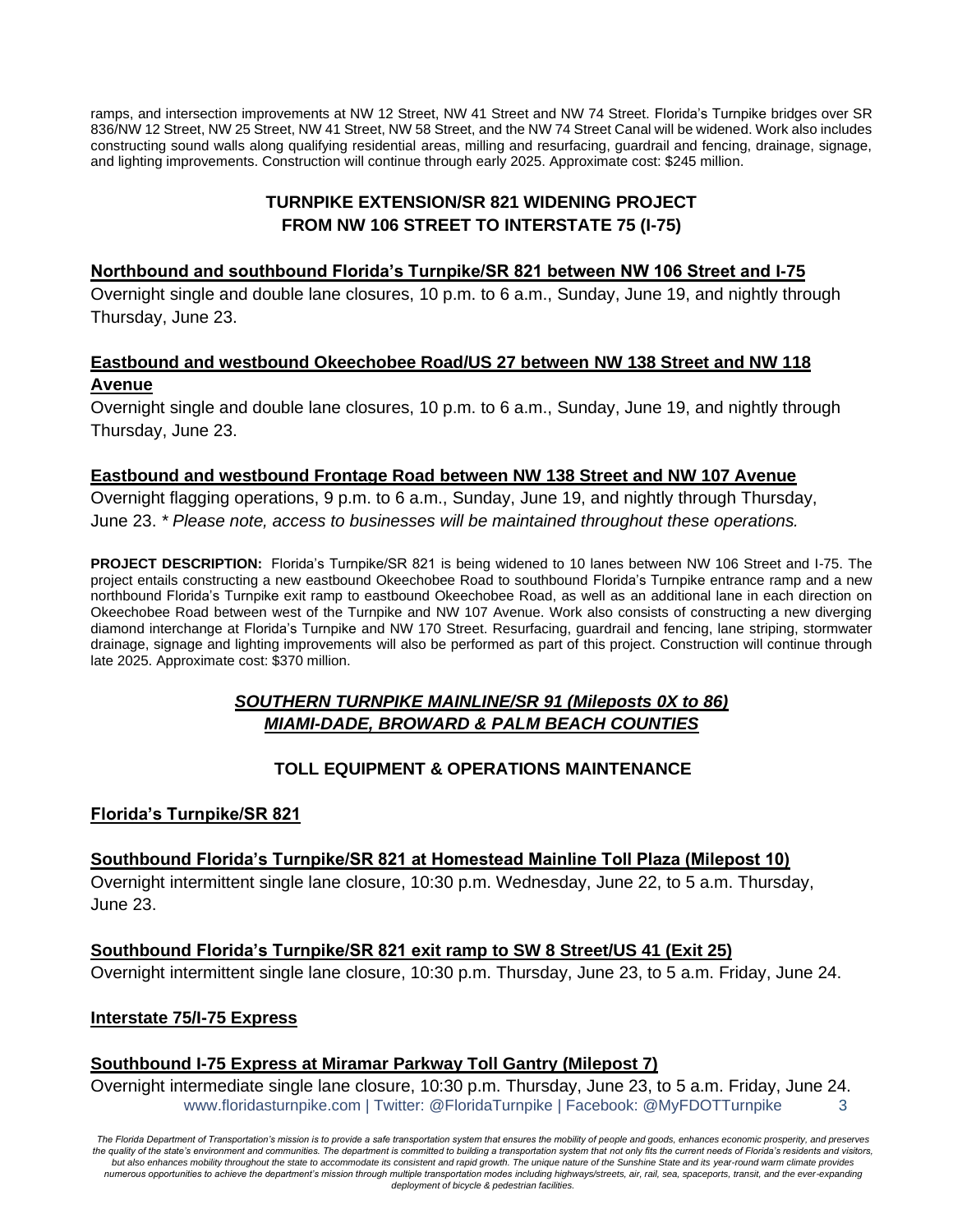#### **Interstate 95/95 Express**

#### **Southbound 95 Express at Lighthouse Point Toll Gantry (Milepost 39)**

Overnight intermediate single lane closure, 10:30 p.m. Tuesday, June 21, to 5 a.m. Wednesday, June 22.

# *CENTRAL TURNPIKE MAINLINE/SR 91 (Mileposts 86 to 188) PALM BEACH, MARTIN, ST. LUCIE & OKEECHOBEE COUNTIES*

## **CENTRAL TURNPIKE MAINLINE/SR 91 WIDENING PROJECT FROM NORTH OF BOYNTON BEACH BOULEVARD TO NORTH OF LAKE WORTH ROAD**

## **Northbound and southbound Florida's Turnpike/SR 91 between north of Boynton Beach Boulevard/SR 804 to north of Lake Worth Road/SR 802**

Overnight single lane closure, 10 p.m. Sunday, June 19, to 5 a.m. Monday, June 20. Overnight single lane closures, 9 p.m. to 5 a.m., Monday, June 20, and nightly through Thursday, June 23.

**PROJECT DESCRIPTION:** Florida's Turnpike/SR 91 is being widened from two to three lanes in each direction between the Lantana Toll Plaza and the West Palm Beach Service Plaza. This project also includes reconstructing the Hypoluxo Road bridge over Southern Turnpike Mainline to allow for the new road configuration. Additionally, sound barrier walls will be constructed along qualifying residential areas. Bridge widening, road milling and resurfacing, signage and signal improvements are planned. Construction will continue through mid-2025. Approximate cost: \$170 million.

## **CENTRAL TURNPIKE MAINLINE/SR 91 RESURFACING AND ROADSIDE IMPROVEMENTS PROJECT FROM MILEPOST 117 TO MILEPOST 138**

#### **Northbound and southbound Florida's Turnpike/SR 91 at various locations between north of Indiantown Road/SR 706 and south of Becker Road (Exit 138)**

Overnight single lane closure, 10 p.m. Sunday, June 19, to 6 a.m. Monday, June 20. Overnight single lane closures, 8 p.m. to 6 a.m., Monday, June 20, and nightly through Thursday, June 23.

**PROJECT DESCRIPTION:** Florida's Turnpike/SR 91 is being resurfaced from milepost 117 to milepost 138. This project also includes improvements to signing and pavement markings. Construction will continue through late 2022. Approximate cost: \$34 million.

# **SW MARTIN HIGHWAY/SR 417 WIDENING PROJECT**

# **Northbound and southbound Florida's Turnpike/SR 91 between Milepost 133 and Milepost 136**

Overnight single lane closures, 9 p.m. to 5 a.m., Monday, June 20, and nightly through Thursday, June 23.

**Northbound and southbound Florida's Turnpike/SR 91 between Milepost 134 and Milepost 136** Daytime shoulder closures, 9 a.m. to 4 p.m., Monday, June 20, and daily through Thursday, June 23.

For inquiries related to this project, please contact Samantha Kayser at [skayser@corradino.com.](mailto:skayser@corradino.com)

www.floridasturnpike.com | Twitter: @FloridaTurnpike | Facebook: @MyFDOTTurnpike 4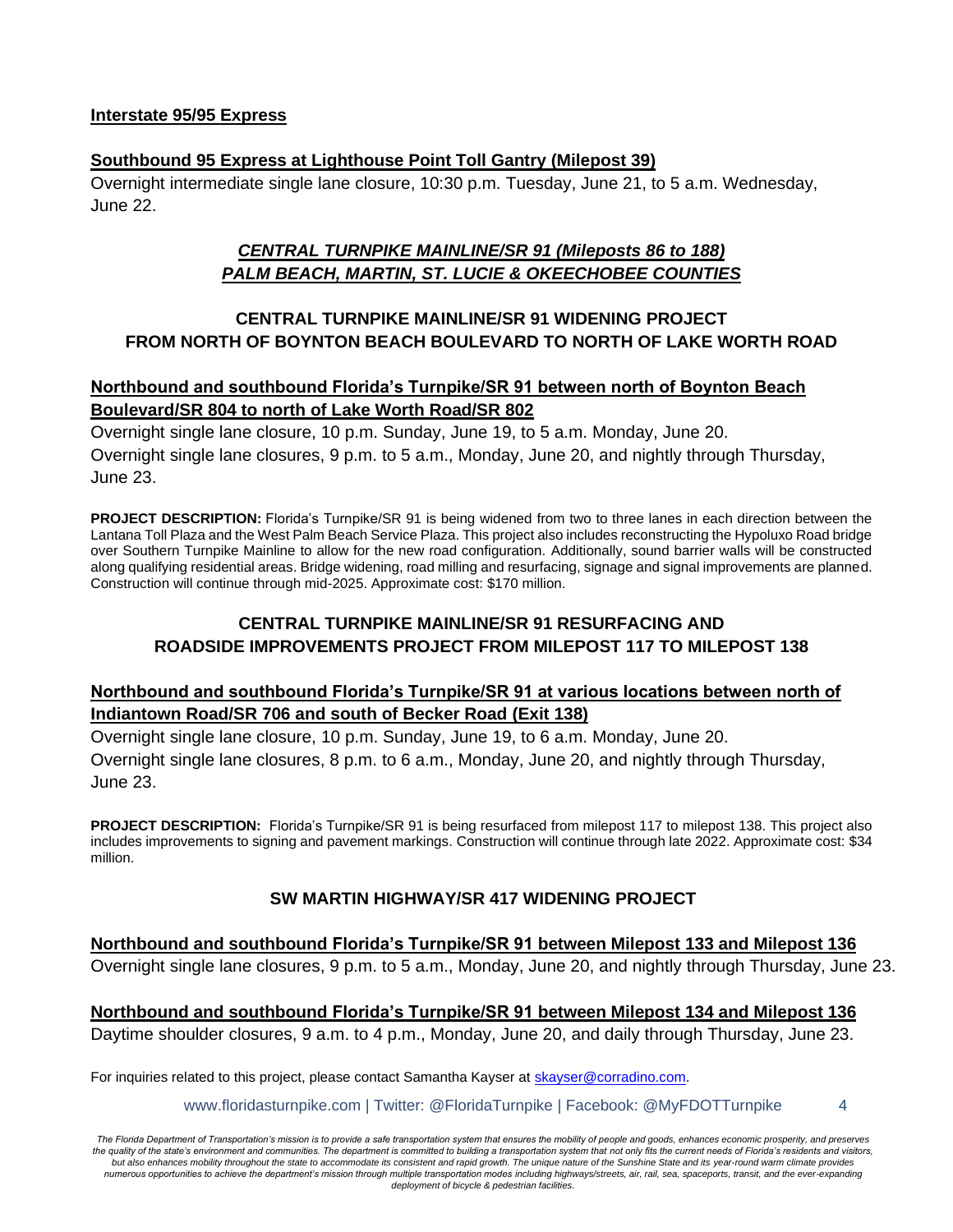# **CENTRAL TURNPIKE MAINLINE/SR 91 RESURFACING AND ROADSIDE IMPROVEMENTS PROJECT FROM MILEPOST 138 TO MILEPOST 153**

# **Northbound and southbound Florida's Turnpike/SR 91 at various locations between just north of Becker Road (Exit 138) and Milepost 153**

Overnight single lane closure, 10 p.m. Sunday, June 19, to 6 a.m. Monday, June 20. Overnight single lane closures, 7 p.m. to 6 a.m., Monday, June 20, and nightly through Thursday, June 23.

# **Eastbound and westbound Midway Road over Florida's Turnpike/SR 91**

Overnight single lane closure, 10 p.m. Sunday, June 19, to 6 a.m. Monday, June 20. Overnight single lane closures, 7 p.m. to 6 a.m., Monday, June 20, and nightly through Thursday, June 23.

# **Southbound Florida's Turnpike/SR 91 entrance ramp from Becker Road**

Overnight full ramp closure, 10 p.m. Sunday, June 19, to 6 a.m. Monday, June 20. Overnight full ramp closures, 9 p.m. to 6 a.m., Monday, June 20, and nightly through Thursday, June 23. **Detour information:**

• Becker Road traffic wishing to access southbound Florida's Turnpike/SR 91 will be directed to Port St. Lucie Boulevard/Citrus Boulevard, travel south on Citrus Boulevard to Martin Highway/SR 714 and travel east on Martin Highway to access southbound Florida's Turnpike.

# **Southbound Florida's Turnpike/SR 91 exit ramp to Becker Road (Exit 138)**

Overnight full ramp closure, 10 p.m. Sunday, June 19, to 6 a.m. Monday, June 20. Overnight full ramp closures, 9 p.m. to 6 a.m., Monday, June 20, and nightly through Thursday, June 23. **Detour information:**

• Southbound Florida's Turnpike/SR 91 traffic wishing to access Becker Road (Exit 138) will be directed to exit at Port St. Lucie Boulevard (Exit 142) and travel southwest on Port St. Lucie Boulevard to access Becker Road.

# **Northbound Florida's Turnpike/SR 91 entrance ramp from Port St. Lucie Boulevard**

Overnight full ramp closure, 10 p.m. Sunday, June 19, to 6 a.m. Monday, June 20. Overnight full ramp closures, 9 p.m. to 6 a.m., Monday, June 20, and nightly through Thursday, June 23. **Detour information:**

• Port St. Lucie Boulevard traffic wishing to access northbound Florida's Turnpike/SR 91 will be directed to Bayshore Boulevard, travel north on Bayshore Boulevard to Crosstown Parkway, travel west on Crosstown Parkway to northbound I-95, travel north on I-95 to exit at Okeechobee Road/SR 70 and travel west on SR 70 to access northbound Florida's Turnpike.

# **Southbound Florida's Turnpike/SR 91 entrance ramp from Port St. Lucie Boulevard**

Overnight full ramp closure, 10 p.m. Sunday, June 19, to 6 a.m. Monday, June 20. Overnight full ramp closures, 9 p.m. to 6 a.m., Monday, June 20, and nightly through Thursday, June 23.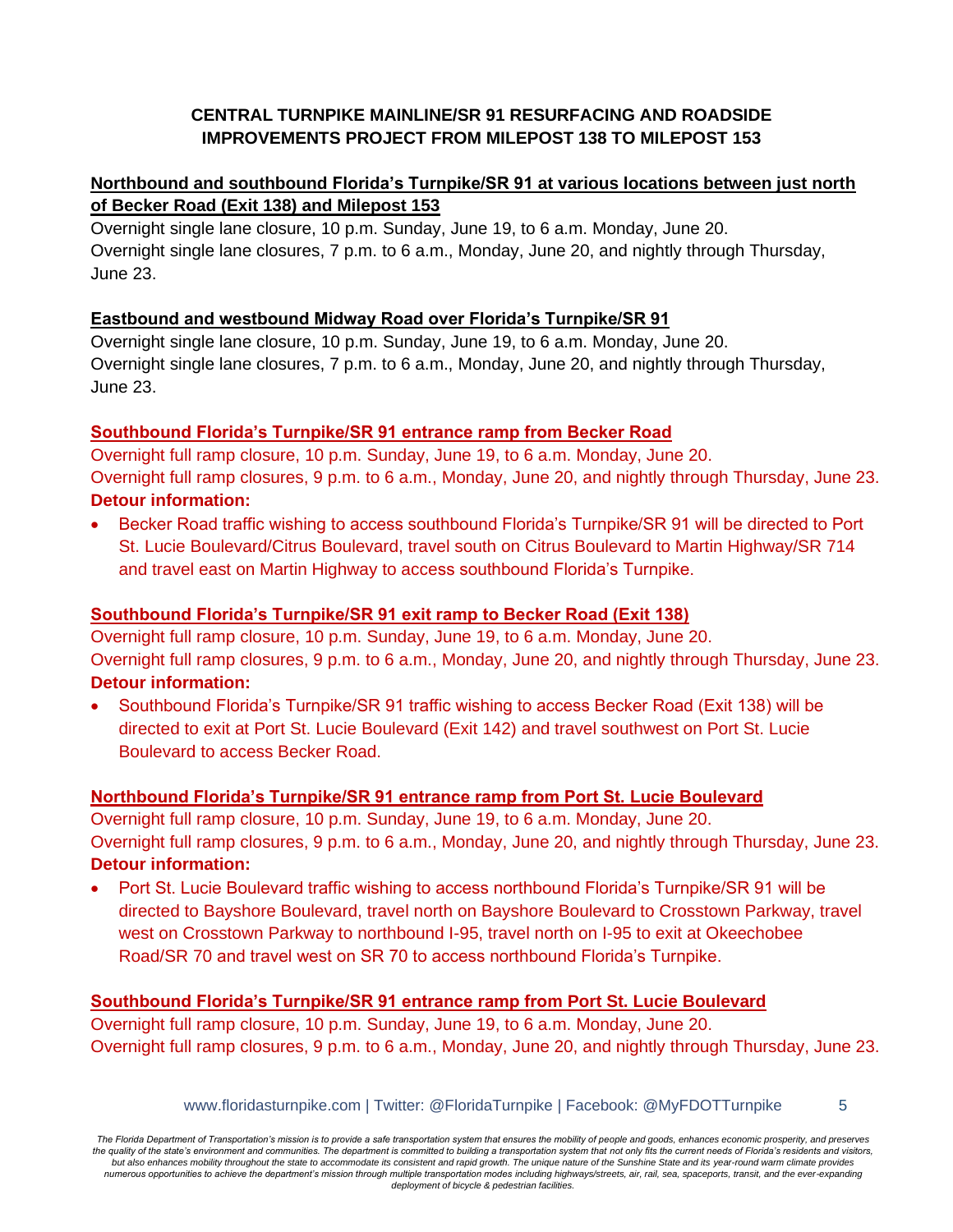#### **Detour information:**

• Port St. Lucie Boulevard traffic wishing to access southbound Florida's Turnpike/SR 91 will be directed south to Becker Road and travel east on Becker Road to access southbound Florida's Turnpike.

# **Northbound Florida's Turnpike/SR 91 exit ramp to Port St. Lucie Boulevard (Exit 142**)

Overnight full ramp closures, 10 p.m. Sunday, June 19, to 6 a.m., Monday, June 20. Overnight full ramp closures, 9 p.m. to 6 a.m., Monday, June 20, and nightly through Thursday, June 23. **Detour information:**

• Northbound Florida's Turnpike/SR 91 traffic wishing to access Port St. Lucie Boulevard will be directed to exit at Becker Road (Exit 138) and travel west on Becker Road to access Port St. Lucie Boulevard.

# **Southbound Florida's Turnpike/SR 91 exit ramp to Port St. Lucie Boulevard (Exit 142)**

Overnight full ramp closure, 10 p.m. Sunday, June 19, to 6 a.m. Monday, June 20. Overnight full ramp closures, 9 p.m. to 6 a.m., Monday, June 20, and nightly through Thursday, June 23. **Detour information:**

• Southbound Florida's Turnpike/SR 91 traffic wishing to access Port St. Lucie Boulevard will be directed to exit at Ft. Pierce/SR 70 (Exit 152), travel east on SR 70 to I-95, travel south on I-95 to exit at Crosstown Parkway (Exit 120), travel east on Crosstown Parkway to Bayshore Boulevard and travel south on Bayshore Boulevard to access Port St. Lucie Boulevard.

# **Northbound Florida's Turnpike entrance ramp from Okeechobee Road/Ft. Pierce/SR 70**

Overnight full ramp closures, 9 p.m. to 6 a.m., Monday, June 20, and nightly through Thursday, June 23. **Detour information:**

• Ft. Pierce/SR 70 traffic wishing to access northbound Florida's Turnpike/SR 91 will be directed east to I-95, travel north on I-95 to exit at Vero Beach/SR 60 (Exit 147) and travel west on SR 60 to access northbound Florida's Turnpike.

# **Southbound Florida's Turnpike/SR 91 entrance ramp from Okeechobee Road/Ft. Pierce/SR 70**

Overnight full ramp closures, 9 p.m. to 6 a.m., Monday, June 20, and nightly through Thursday, June 23. **Detour information:**

• Okeechobee Road/SR 70 traffic wishing to access southbound Florida's Turnpike/SR 91 will be directed east to I-95, travel south on I-95 to exit at Crosstown Parkway (Exit 120), travel east on Crosstown Parkway to Bayshore Boulevard and south on Bayshore Boulevard to access southbound Florida's Turnpike.

**Northbound Florida's Turnpike/SR 91 exit ramp to Okeechobee Road/Ft. Pierce/SR 70 (Exit 152)** Overnight full ramp closures, 9 p.m. to 6 a.m., Monday, June 20, and nightly through Thursday, June 23. **Detour information:**

• Northbound Florida's Turnpike/SR 91 traffic wishing to access Okeechobee Road/SR 70 (Exit 152) will be directed to exit at Port St. Lucie Boulevard (Exit 142), travel north on Bayshore Boulevard to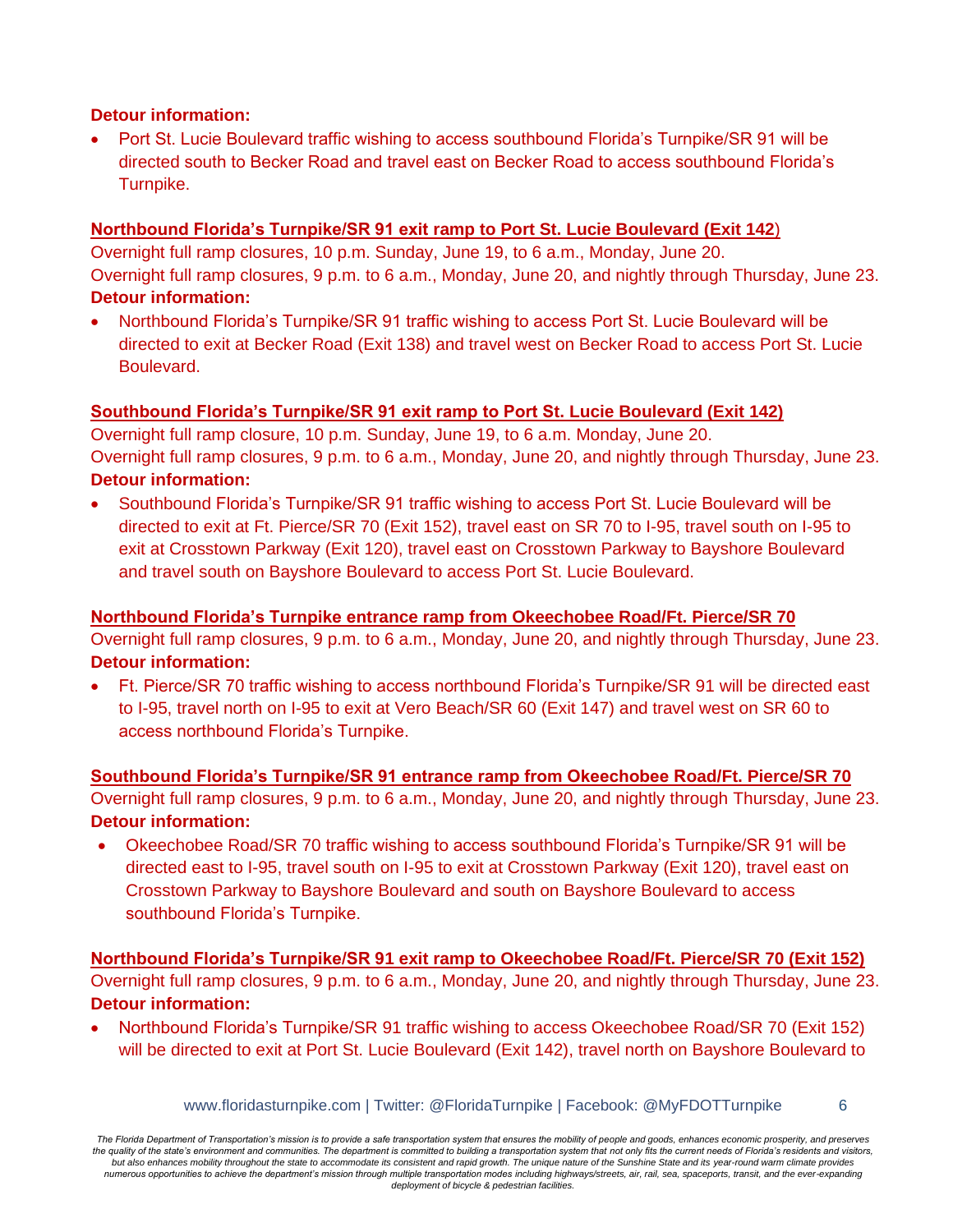Crosstown Parkway, travel west on Crosstown Parkway to northbound I-95 and travel north on I-95 to access Okeechobee Road/SR 70 (Exit 129).

**Southbound Florida's Turnpike/SR 91 exit ramp to Okeechobee Road/Ft. Pierce/SR 70 (Exit 152)**  Overnight full ramp closures, 9 p.m. to 6 a.m., Monday, June 20, and nightly through Thursday, June 23. **Detour information:**

• Southbound Florida's Turnpike/SR 91 traffic wishing to access Okeechobee Road/SR 70 (Exit 152) will be directed to exit at Port St. Lucie Boulevard (Exit 142), travel north on Bayshore Boulevard to Crosstown Parkway, travel west on Crosstown Parkway to northbound I-95 and travel north on I-95 to access Okeechobee Road/SR 70 (Exit 129).

**PROJECT DESCRIPTION:** Florida's Turnpike/SR 91 is being resurfaced from milepost 138 to milepost 153. This project also includes improvements to signing and pavement markings. Construction will continue through mid-2022. Approximate cost: \$32 million.

# **TOLL EQUIPMENT & OPERATIONS MAINTENANCE**

## **Florida's Turnpike/SR 91**

**Northbound Florida's Turnpike/SR 91 at the Belvedere Road Mainline Toll Plaza (Milepost 99)** Overnight intermediate single lane closure, 10:30 p.m. Monday, June 20, to 5 a.m. Tuesday, June 21.

**Southbound Florida's Turnpike/SR 91 at the Belvedere Road Mainline Toll Plaza (Milepost 99)** Overnight intermediate single lane closure, 10:30 p.m. Wednesday, June 22, to 5 a.m. Thursday, June 23.

# *FLORIDA'S TURNPIKE SYSTEM STATEWIDE MIAMI-DADE, BROWARD, PALM BEACH, MARTIN, ST. LUCIE, OKEECHOBEE & INDIAN RIVER COUNTIES*

# **SOUTH FLORIDA WRONG-WAY DETECTION TECHNOLOGY IMPLEMENTATION PROJECT**

# **Southbound Florida's Turnpike/SR 821 exit ramp to Florida City North/US 1 (Exit 1)**

Daytime shoulder closures, 7 a.m. to 4 p.m., Monday, June 20, and daily through Friday, June 24.

#### **Southbound Florida's Turnpike/SR 821 exit ramp to Florida City South/US 1**

Daytime shoulder closures, 7 a.m. to 4 p.m., Monday, June 20, and daily through Friday, June 24.

## **Northbound and southbound Florida's Turnpike/SR 821 exit ramps to Campbell Drive/SW 312 Street (Exit 2)**

Daytime shoulder closures, 7 a.m. to 4 p.m., Monday, June 20, and daily through Friday, June 24.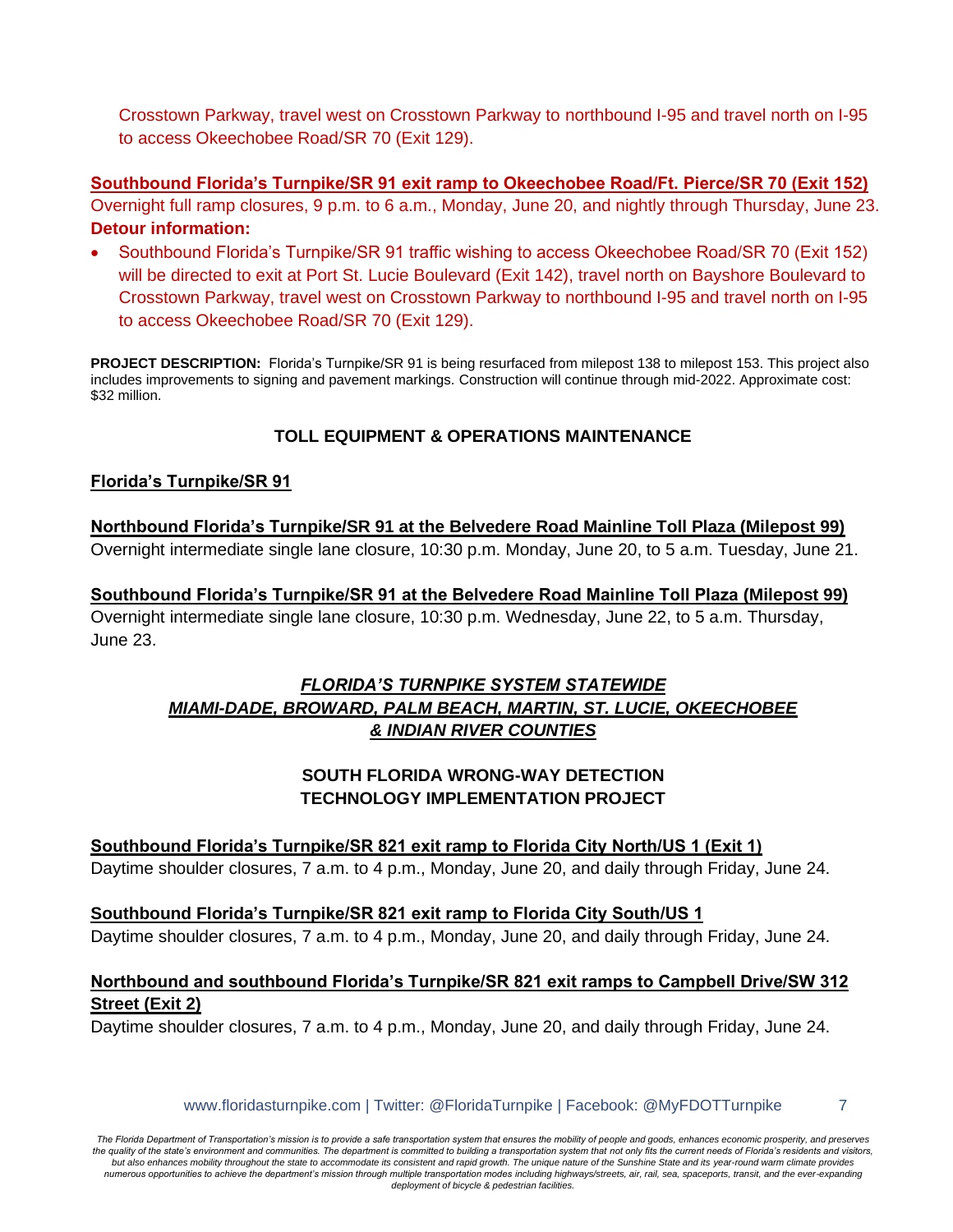#### **Northbound and southbound Florida's Turnpike/SR 821 exit ramps to SW 216 Street (Exit 11)**

Daytime shoulder closures, 7 a.m. to 4 p.m., Monday, June 20, and daily through Friday, June 24.

#### **Southbound Florida's Turnpike/SR 821 exit ramp to Caribbean Boulevard/SW 211 Street (Exit 12)**

Daytime shoulder closures, 7 a.m. to 4 p.m., Monday, June 20, and daily through Friday, June 24.

## **Northbound and southbound Florida's Turnpike/SR 821 exit ramps to Quail Roost Drive/ Eureka Drive/SR 994 (Exit 13)**

Daytime shoulder closures, 7 a.m. to 4 p.m., Monday, June 20, and daily through Friday, June 24.

**PROJECT DESCRIPTION:** Florida's Turnpike Enterprise is enhancing the Wrong-Way Vehicle Detection System (WWVDS) throughout Miami-Dade, Broward, and Palm Beach counties by increasing the amount of wrong-way signage, roadway reflectors and pavement markings in locations along Florida's Turnpike/State Road (SR) 821, Florida's Turnpike/SR 91 and Sawgrass Expressway/SR 869. Construction will continue through mid-2023. Approximate cost: \$5.5 million.

# **ALL-ELECTRONIC TOLLING (AET) CONVERSION PROJECT PHASE 8 ON CENTRAL TURNPIKE MAINLINE/SR 91 FROM LANTANA TOLL PLAZA TO THREE LAKES TOLL PLAZA**

## **Northbound Florida's Turnpike/SR 91 entrance and exit ramps at Lake Worth Road/SR 802**

Overnight single lane closures, 9 p.m. to 5:30 a.m., Sunday, June 19, and nightly through Thursday, June 23.

#### **Southbound Florida's Turnpike/SR 91 entrance and exit ramps at Lake Worth Road/SR 802**

Overnight single lane closures, 9 p.m. to 5:30 a.m., Sunday, June 19, and nightly through Thursday, June 23.

# **Southbound Florida's Turnpike/SR 91 entrance ramp from Southern Boulevard/SR 80** Weekend full ramp closure, 2 a.m. Saturday, June 25, to 4 a.m. Monday, June 27.

#### **Detour information:**

• Southern Boulevard/SR 80 traffic wishing to access southbound Florida's Turnpike/SR 91 will be directed west to US 441/SR 7, travel south on US 441 to Lake Worth Road/SR 802 and travel east on Lake Worth Road to access southbound Florida's Turnpike.

#### **Southbound Florida's Turnpike/SR 91 exit ramp to Southern Boulevard/SR 80 (Exit 97)**

Weekend full ramp closure, 2 a.m. Saturday, June 25, to 4 a.m. Monday, June 27. **Detour information:**

• Southbound Florida's Turnpike/SR 91 traffic wishing to access Southern Boulevard/SR 80 (Exit 97) will be directed to exit at Okeechobee Boulevard/SR 704 (Exit 99), travel west on Okeechobee Boulevard to Jog Road and travel south on Jog Road to access Southern Boulevard.